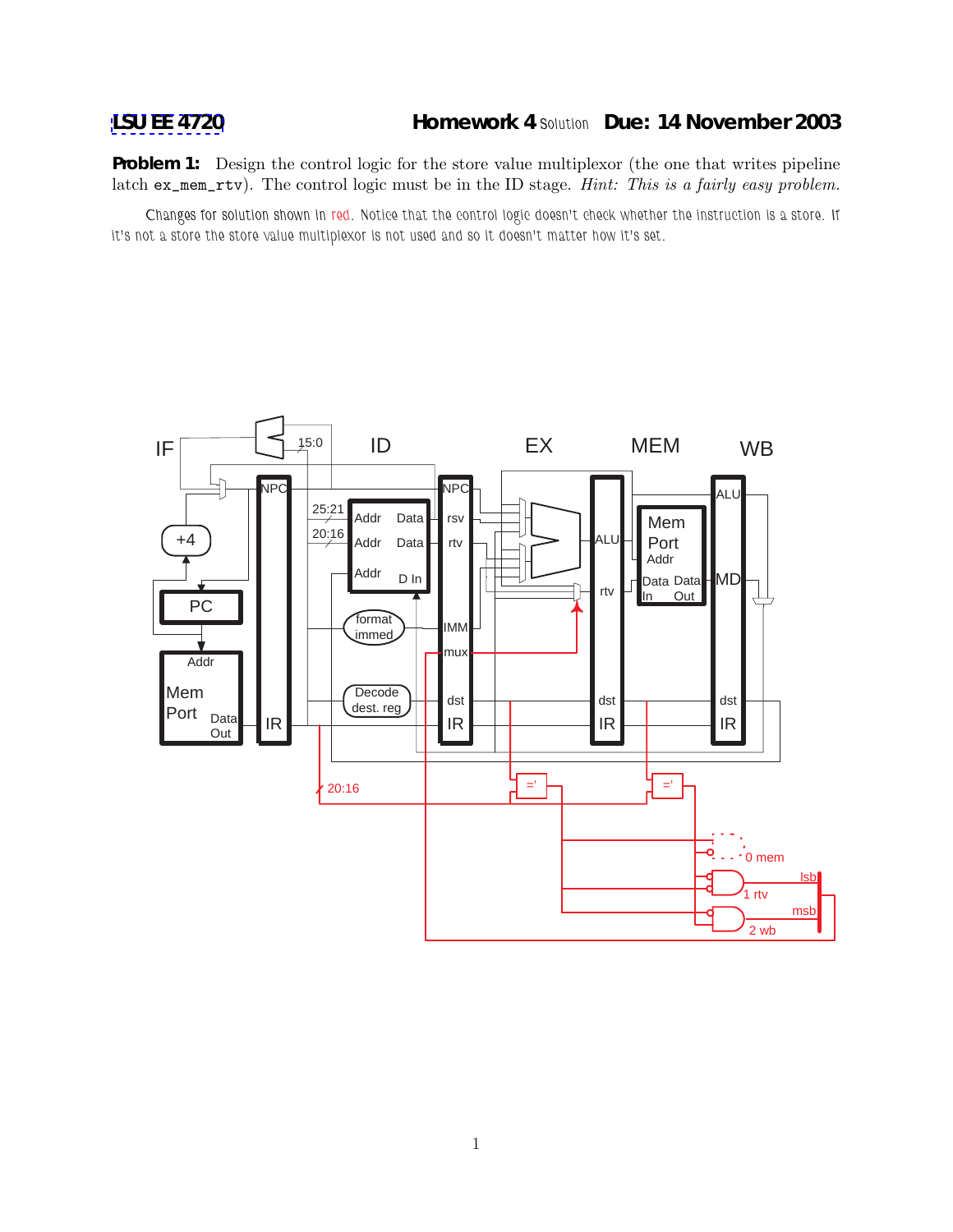**Problem 2:** One problem with a post-increment load is storing the incremented base register value into a register file with one write port. Suppose a post-increment, register-indirect load were added to MIPS and implemented in the pipeline on the next page. This post-increment load does not use an offset, instead the effective address is just the contents of the rs register.

One option for storing the incremented base register value is to stall the following instruction and write back the value when the bubble reaches WB. We would like to avoid stalls if we have to, so for this problem design hardware that will use the WB stage of the instruction before [sic] or after the post-increment load if one of those instructions does not perform a writeback. For example:

```
bneq $s0, $s1, SKIP (Not taken)
lw $t1, ($t2)+
j TARG
add $s3, $s1, $s2
lw $t1, ($t2)+
sub $s4, $s5, $s6
```
The first post-increment load could writeback when either the bneq or the j were in the WB stage since neither performs writeback. The second post-increment load would have to insert a stall.

(*a*) Show the hardware needed to implement the post-increment load in this way.

- Remember that this load does not have an offset.
- Use a  $=$ PIL box to identify post-increment loads (input is opcode, output is 1 if it is a post-increment load, 0 otherwise).
- A stall signal is available in each stage; if the signal is asserted the instruction in that and preceding stages will stall and a nop instruction will move into the next stage (for each cycle hold is asserted).
- Show any new paths added for the incremented value, perhaps to the register file write port (which still has one write port).
- Add any new paths needed to get the correct register number to the register file write port.
- Ignore bypassing of the incremented address to other instructions.
- Show the added control logic, which does **not** have to be in the ID stage. (In fact it would be difficult to put all of control logic for this instruction in the ID stage.)
- **Last but not least,** a design goal is low cost, so add as little hardware as necessary to implement the instruction.

(*b*) If you're like most people, you didn't worry about precise exceptions when solving the previous part. Explain how the need for precise exceptions can complicate the design.

*If the post-increment raises an exception in Mem then it might be too late to prevent writing back the incremented address if it's using the previous instruction. Another case is the post-increment load writing back using the next instruction. If the next instruction raises an exception one would have to make sure that despite being squashed it still wrote back the incremented address.*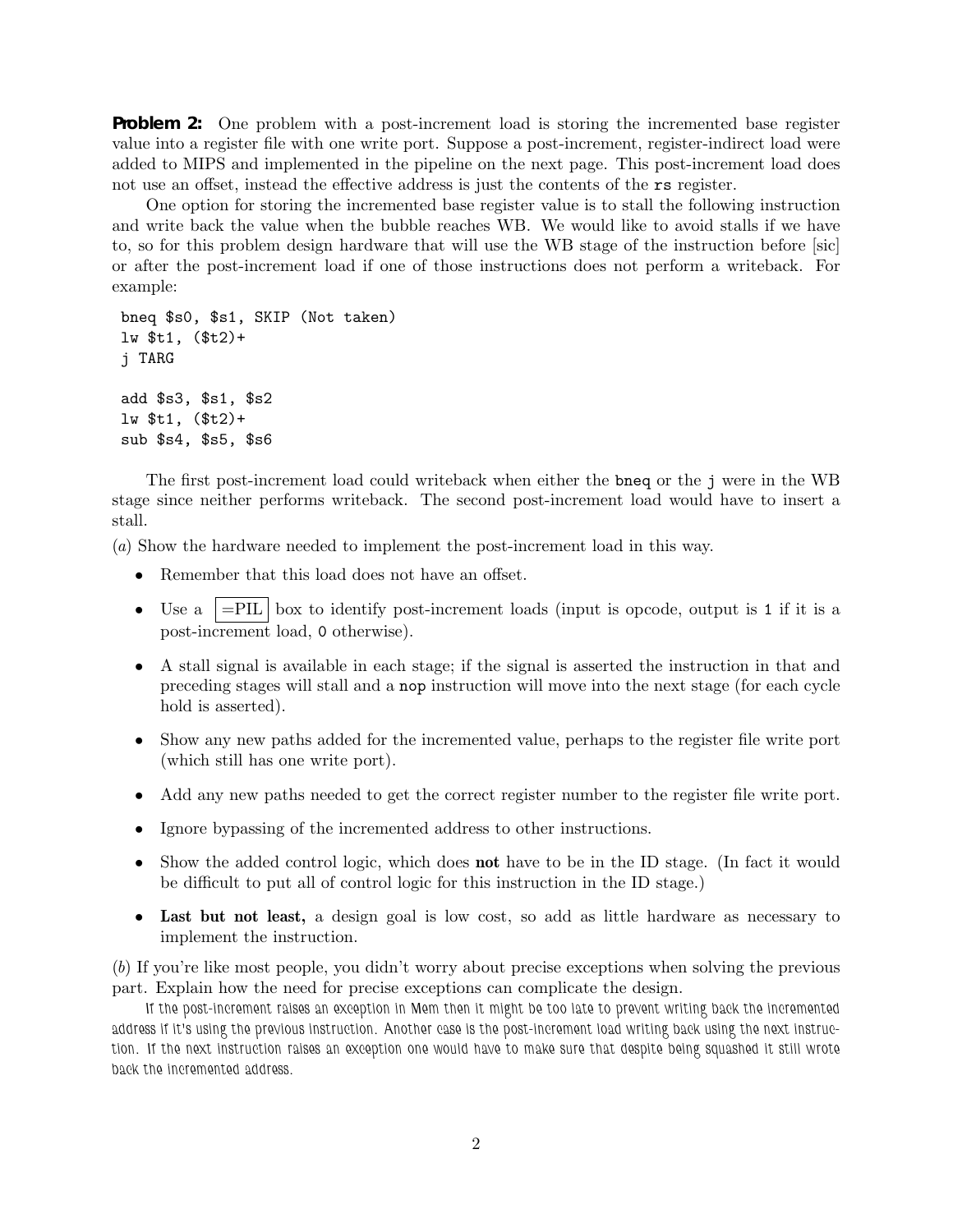*Changes shown in red. In this solution the ALU computes the incremented address, a multiplexor is added so the unincremented address can be sent to the memory's address input. An alternative solution would have an adder dedicated to incrementing the address; with such an adder one would not need the multiplexor at the memory address input.*

*The control logic, in EX, generates three signals,* next*,* prev*, and* stall EX*. Signals* next *and* prev *are put in pipeline latches,* stall EX *goes to control logic (not shown) to stall EX, ID, and IF. The* prev *signal sets the pipeline to write back the incremented address in the WB of next previous instruction (which is in the next stage), this is done by having the incremented address and the rs field skip ahead one stage. The* next *signal has the rs field and incremented address hold back one cycle by routing them through an extra set of registers, ALU, rs, and n in the MEM stage.*

*For lower cost, the ALU register added to the Mem stage can be eliminated. Instead, one could use an enable signal to hold the value in the Mem/WB.ALU latch.*